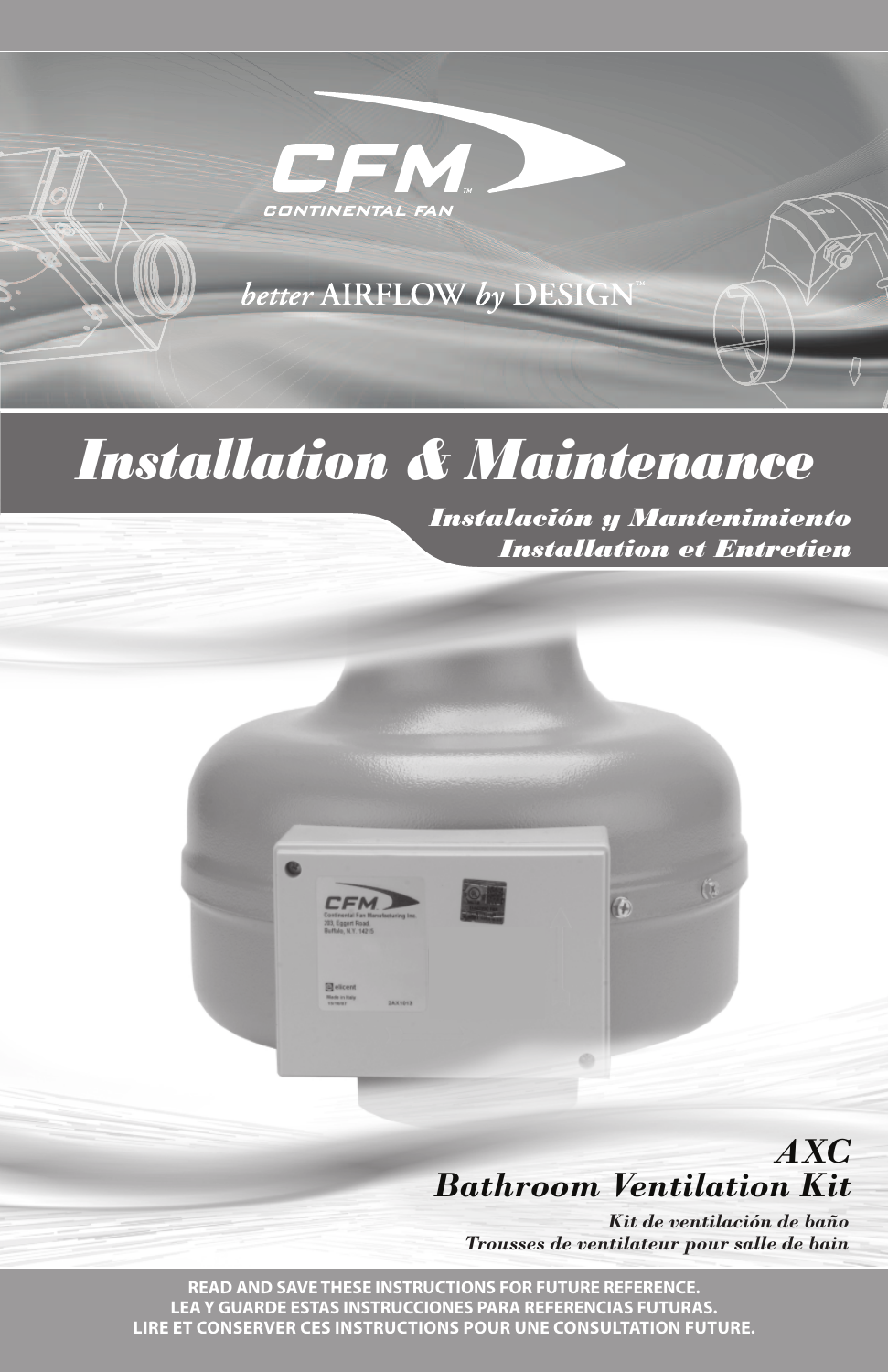### **SAFETY INSTRUCTIONS**

AXC in-line duct fans are not explosion proof and should not be used when a potentially explosive situation exists. Do not use where temperatures will exceed 140 F/60 C. **NOTICE**

- 1. Ensure that the electrical service to the fan is locked in the "OFF" position. Do not re-establish power supply until fan and activation device are completely installed.
- 2. AXC fans are not suitable for outdoor use.
- 3. This unit hasrotating parts! Safety precautions must be exercised during installation, operation and maintenance. Turn impeller by hand to make sure it rotates freely.
- 4. For general ventilation use only. Do not use to exhaust hazardous or explosive materials and vapors.
- 5. To reduce the risk of fire, electric shock, or injury to persons observe the following:
	- a. Use this unit only in the manner intended by the manufacturer. If you have questions, contact the factory.
	- b. A qualified person(s) must perform installation work and electrical wiring in accordance with all applicable codes and standards, including fire-rated construction.
	- c. The combustion airflow needed for safe operation of fuel burning equipment may be affected by this unit's operation. Follow the heating equipment manufacturer's guidelines and safety standards as published by the National Fire Protection Association (NFPA), the American Society of Heating, Refrigeration, and Air Conditioning Engineers (ASHRAE), and local code authorities.
	- d. When cutting or drilling into walls or ceilings, take care not to damage electrical wires or other hidden utilities.
	- e. Ducted fans must always be vented to the outdoors when used to exhaust moist/humid air.
- 6. Check voltage at the fan to see that it corresponds to the motor nameplate.

### **CONTROLS**

AXC fans are suitable for use with a standard on/off switch. Continental Fan also offers the following:

Part # Description

| DT60             | Digital Timer $10 - 20 - 30 - 60$ Minutes |
|------------------|-------------------------------------------|
| <b>CT100V</b>    | Spring Wound Timer 0 - 1 Hour             |
| <b>DHS120V</b>   | Dehumidistat                              |
| VSC <sub>3</sub> | Variable Speed Control – 3 amp – 3 Wire   |
| <b>PI S120V</b>  | ON/OFF Switch w/Pilot Light               |
|                  |                                           |

### **BACKDRAFT DAMPER**

A spring operated backdraft damper (optional) is recommended to prevent the entry of cold air into a bathroom through the exhaust duct. It should be installed just above the grille collar, and may be mounted at any angle provided the damper blades are allowed to swing freely in the airflow direction.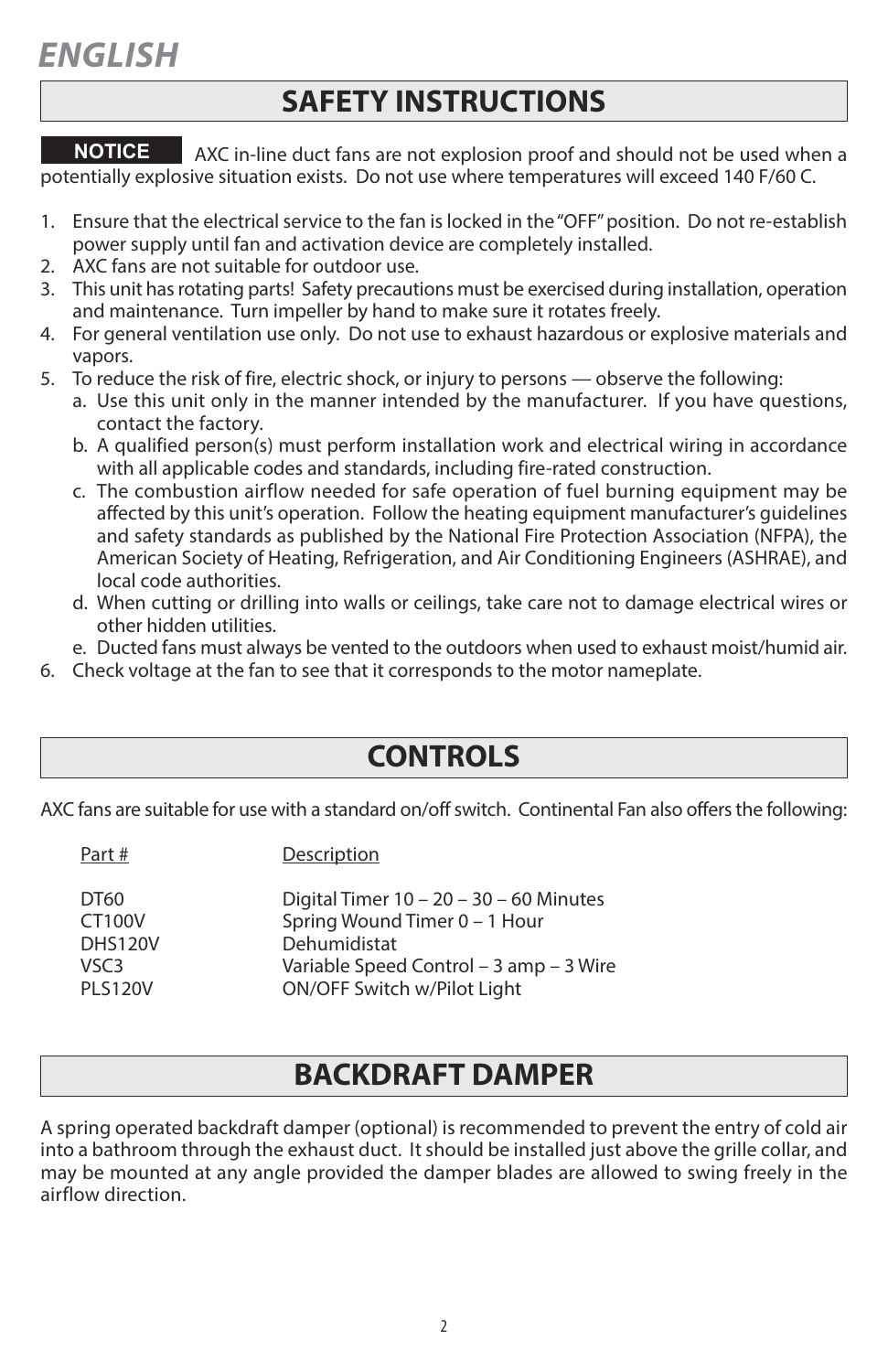# **FAN INSTALLATION**

**WARNING** Disconnect and lock out power supply before performing any installation work. Working on or near energized equipment could result in death or serious injury.

#### **STEP 1. FAN LOCATION**

For optimum performance, the AXC in-line duct fan should be mounted near the termination of the duct, close to an outside vent. Allow sufficient accessto the fan for recommended maintenance.

#### **STEP 2. INSTALL FAN**

Attach mounting brackets to the fan housing (Figure 1a or Figure 1b). Please note the airflow direction arrow located on the box cover. Secure the fan to a support at the selected location. The fan may be mounted in any position; however, vertical orientation is recommended to reduce condensation build-up in the fan. The terminal box should be positioned for easy access.

#### **STEP 3. EXHAUST GRILLE LOCATION**

Select a location that will facilitate the rapid collection and dissipation of bathroom air. For larger bathrooms, it isrecommended that two exhaust grilles be installed: one near the shower, and the other above the toilet. If two grilles are used, both exhaust ducts should be directed to a Y-fitting (included in all DX Kits), resulting in a single duct run to the fan.

**NOTE:** It is recommended the fan run for 15-20 minutes after a shower to remove excess humidity, and minimize mold and moisture damage.

#### **STEP 4. INSTALL EXHAUST GRILLE**

Place the exhaust grille collar(s) in the selected location and trace around the inside of the collar. Cut a circular hole along the traced outline. Mount the collar flange flush with the ceiling and secure by screwing from the front and sliding collar clamp over the rear of the collar. Once the collar is securely mounted, snap the grille into place. Using an adjustable grille, (capable of 100% shut off), allows for airflow to be regulated as desired.

#### **STEP 5. CONNECT DUCT**

Rigid duct is recommended to optimize fan performance. If using flex duct, it should be stretched as smooth as possible. Connect duct to the inlet and outlet ends of the fan housing by means of mounting clamps or duct tape, and seal to prevent air leakage and loss of fan performance. Secure duct to collar by means of the plastic clamp supplied with the collar. Alternately, metal gear clamps or duct/foil tape may be used.

NOTE: For duct runs in unheated spaces, insulated duct is recommended to reduce the effects of condensation. To minimize condensation at the exhaust grille, the duct should run horizontally before connecting to the grille collar.

#### **STEP 6. CONNECT WIRING**

Refer to wiring diagram on page 4. Reattach all electrical box covers before applying power.

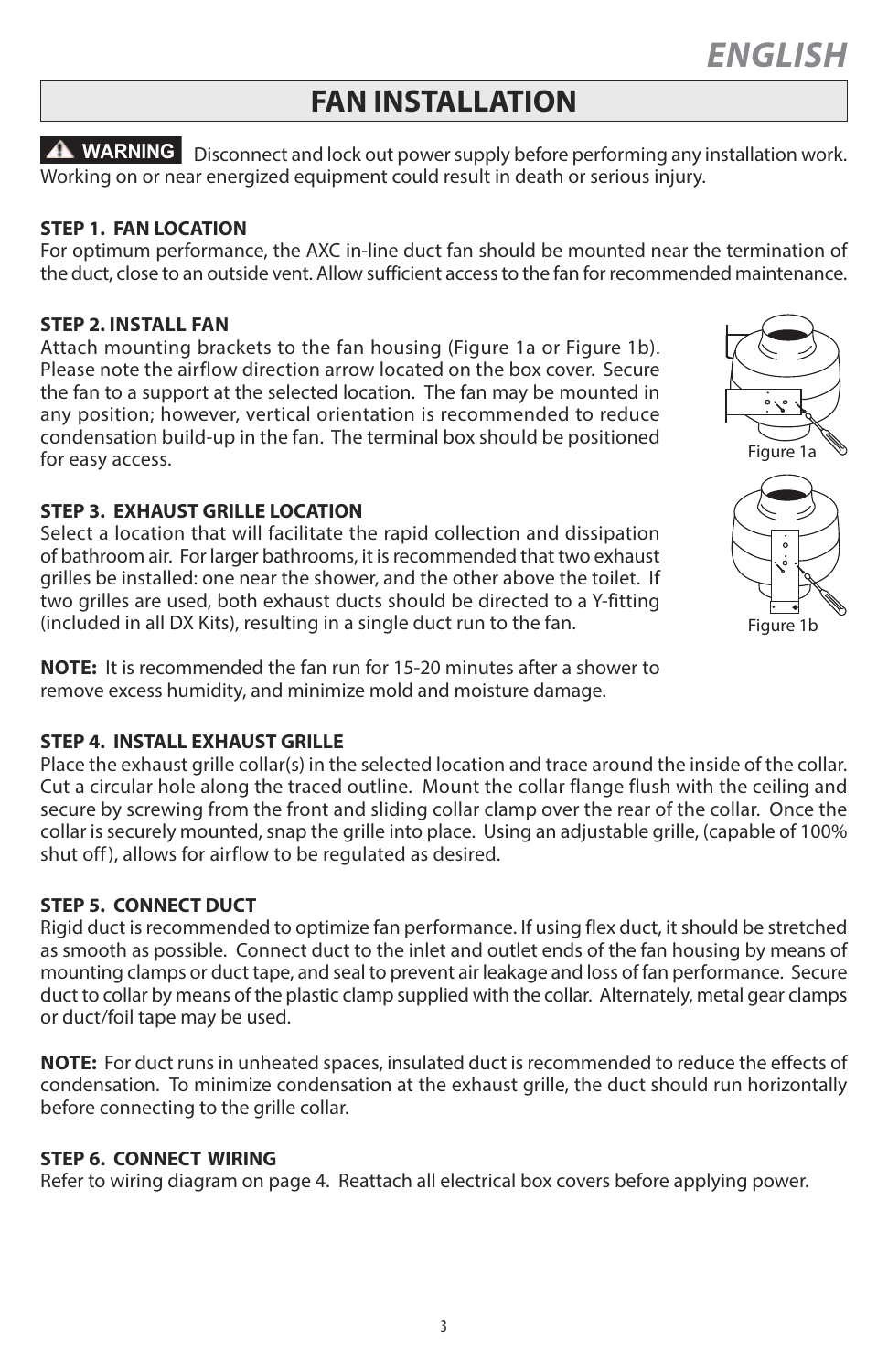## **TROUBLESHOOTING**

**WARNING** Only qualified personnel should work on electrical equipment. Working on or near energized equipment could result in death or serious injury.

- 1. If the fan fails to start, consult wiring diagram to ensure proper connection.
- 2. Check the incoming supply for proper voltage.
- 3. Ensure that the electrical service to the fan is locked in the "OFF" position.
- 4. Use a meter to test for continuity across the fan motor leads.
- 5. If the motor leads show continuity, rewire the fan.
- 6. Turn on the electrical supply and restart.
- 7. If fan fails to start, please contact factory.

### **RECOMMENDED MAINTENANCE**

**WARNING** Disconnect and lock out power supply before performing any maintenance. Working on or near energized equipment could result in death or serious injury.

- 1. Fan bearings are sealed. No additional lubrication is necessary.
- 2. Periodic inspection, based upon usage, should be performed to ensure that the fan impeller is not obstructed. The fan should be inspected a minimum of every six (6) months.
- 3. Excessive fan noise or vibration may indicate an obstructed impeller.
- 4. To inspect and clean impeller:
	- a) Remove the duct from the fan inlet and remove any obstruction from the impeller.
	- b) Reconnect the duct to the fan.
	- c) Turn power supply on.

# **WIRING DIAGRAM**

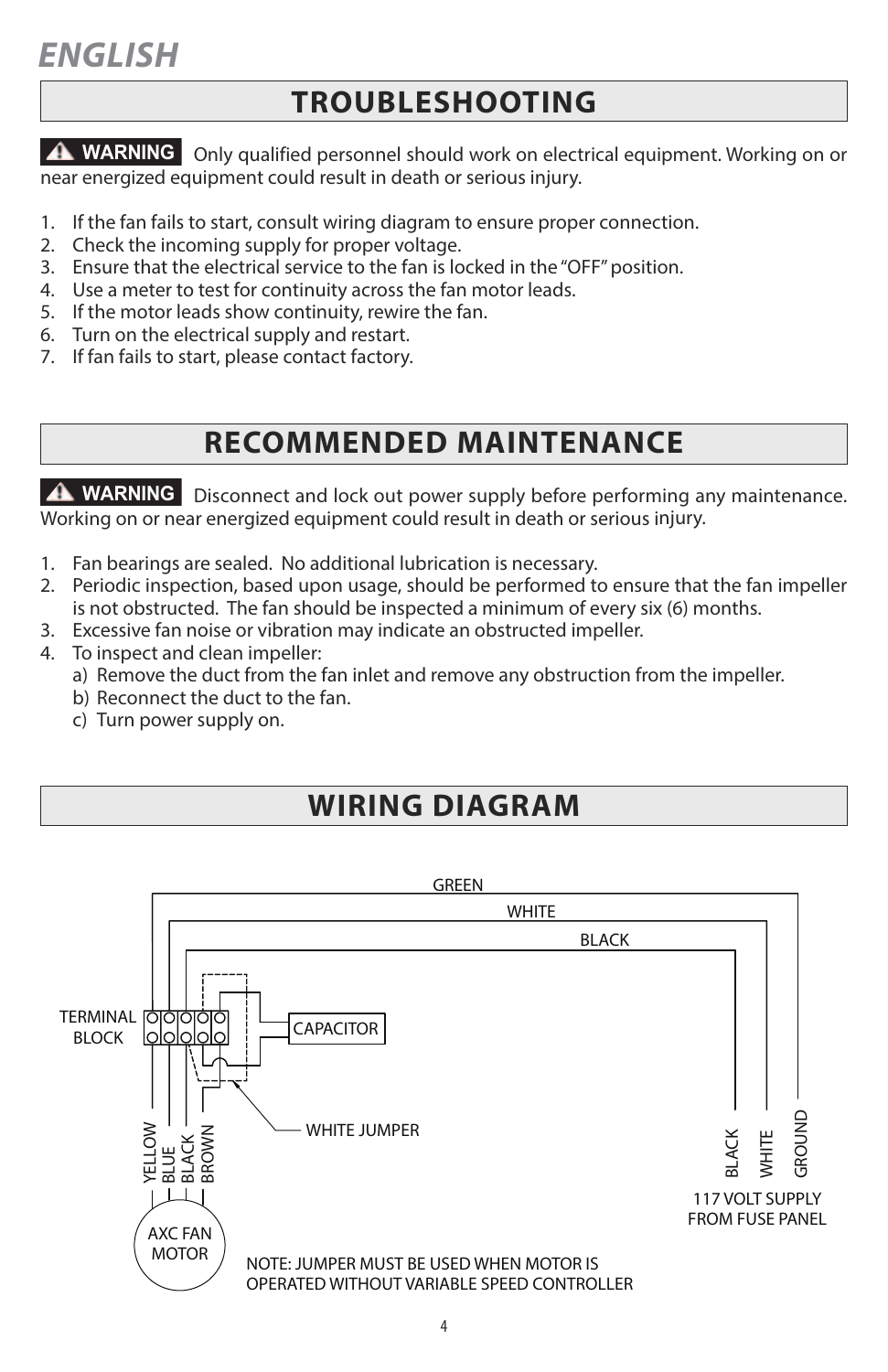# **INSTRUCCIONES DE SEGURIDAD**

Los ventiladores AXC no están hechos a prueba de explosiones, y no deben usarse en situaciones donde haya riesgo de explosión. No utilizar en lugares donde las temperaturas excedan 140 F (60 C). **¡AVISO!**

- 1. Asegúrese que el suministro eléctrico del ventilador esté bloqueado en la posición"OFF". No restablezca el suministro de energía hasta que el ventilador y el dispositivo de activación estén completamente instalados.
- 2. Los ventiladores AXC no son apropiados para uso exterior.
- 3. ¡Esta unidad tiene partes giratorias! Se deben tomar precauciones de seguridad durante la instalación, la operación, y el mantenimiento. Gire el propulsor manualmente para asegurarse de que gire libremente.
- 4. Únicamente para usos de ventilación general. No lo utilice para extraer materiales y vapores peligrosos o explosivos.
- 5. Tome en cuenta lo siguiente para reducir el riesgo de incendio, descarga eléctrica, o lesiones a personas:
	- a. Utilice esta unidad solo de la manera prevista por el fabricante. Si tiene preguntas, contacte al fabricante.
	- b. Sólo personas calificadas deben realizar los trabajos de instalación y cableado eléctrico, siguiendo todos los códigos y normas aplicables, incluyendo los de construcción a prueba de incendios.
	- c. El funcionamiento de esta unidad puede afectar el flujo de aire de combustión que se necesita para la operación segura de equipo que queme combustible. Siga las normas del fabricante y los estándares de seguridad para equipo de calefacción, según lo establecen la Asociación Estadounidense de Protección Contra Incendios(NFPA), la Sociedad Americana de Ingenieros en Calefacción, Refrigeración y Aire Acondicionado (ASHRAE), y las agencias normativas locales.
	- d. Al cortar o taladrar paredes o techos, tenga cuidado de no dañar los cables eléctricos u otros servicios ocultos.
	- e. Los ventiladores con ductos siempre deben tener salida al exterior cuando se usan para extraer aire húmedo.
- 6. Revise el voltaje del ventilador para ver si corresponde con el de la placa del motor.

### **CONTROLES**

Los Ventiladores AXC se pueden usar con un interruptor de apagado/encendido estándar. Continental Fan también ofrece lo siguiente:

| Número de la parte | Descripción                                      |
|--------------------|--------------------------------------------------|
| DT60               | Temporizador digital 10 - 20 - 30 - 60 Minutos   |
| CT100V             | Temporizador de cuerda 0 - 1 Hora                |
| <b>DHS120V</b>     | Controlador de humedad                           |
| VSC <sub>3</sub>   | Control de Velocidad Variable - 3 amp - 3 Cables |
| <b>PI S120V</b>    | Interruptor de Encendido/Apagado con Luz Piloto  |
|                    |                                                  |

### **COMPUERTA DE CONTRACORRIENTE**

Se recomienda de manera opcional usar una compuerta de contracorriente para evitar la entrada de aire frío a un baño a través del ducto de extracción. Se debe instalar justo arriba del cuello de la rejilla, y puede montarse en cualquier ángulo, siempre y cuando las cuchillas de la compuerta puedan oscilar libremente en dirección del flujo de aire.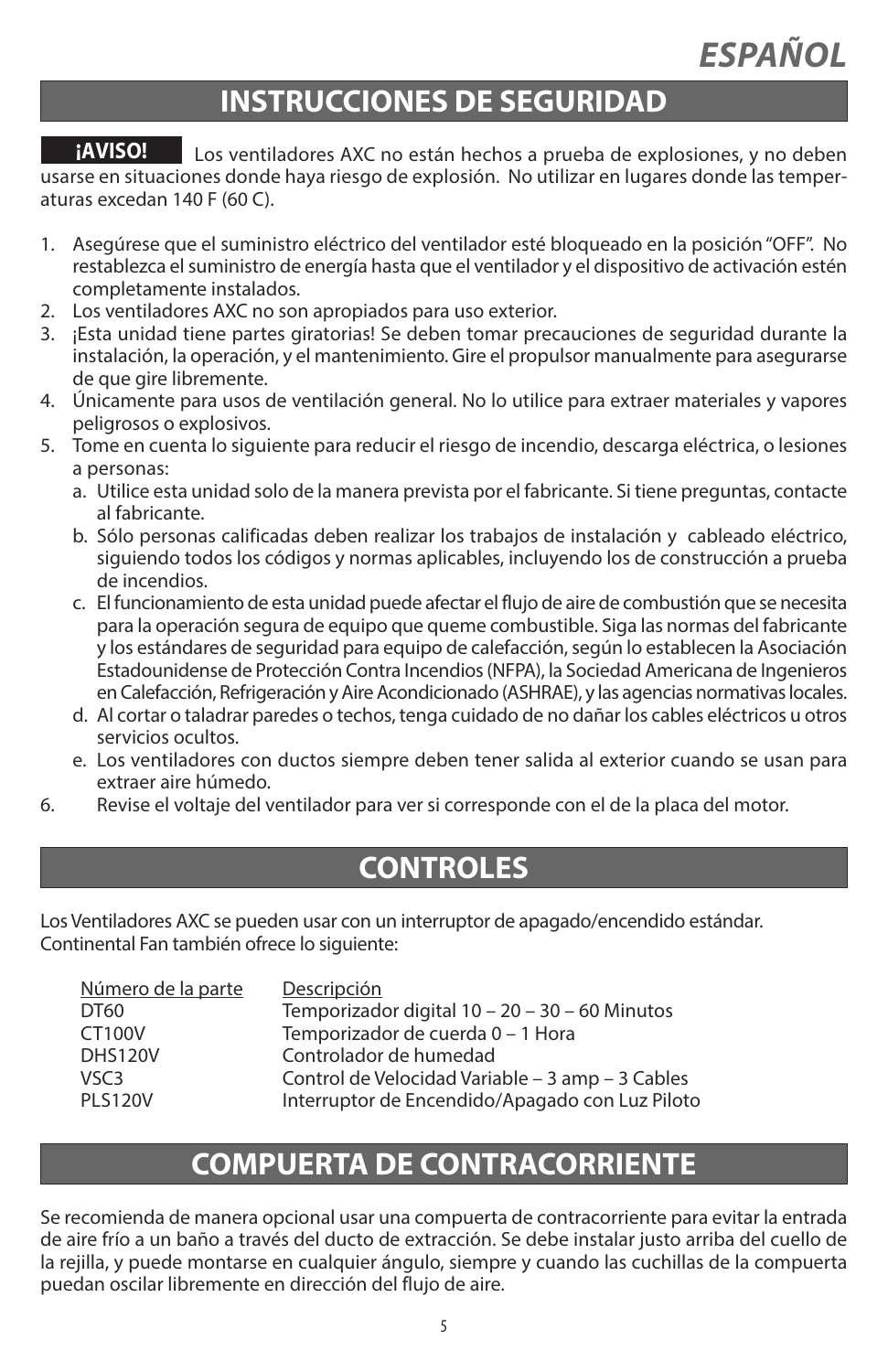# **INSTALACIÓN DEL VENTILADOR**

Desconecte y apague elsuministro de energía antes de realizar cualquier trabajo **¡ADVERTENCIA!** de instalación.Trabajar en o cerca de equipos energizados puede causarla muerte o lesiones graves.

#### **PASO 1. UBICACIÓN DEL VENTILADOR**

Para un funcionamiento óptimo, el ventilador de ducto en línea AXC se debe montar cerca del extremo final del ducto, cerca de una ventila exterior. Deje suficiente espacio de acceso al ventilador para poder hacer el mantenimiento recomendado.

#### **PASO 2. INSTALAR VENTILADOR**

Fije los soportes de montaje a la carcasa del ventilador (Fig. 1a, o Fig. 1b). Por favor tenga en cuenta la flecha de dirección del flujo de aire que está en la cubierta de la caja. Asegure el ventilador a un soporte en la ubicación elegida. El ventilador puede montarse en cualquier posición; sin embargo, se recomienda la orientación vertical para reducir la acumulación de condensación en el ventilador. La caja de terminales debe estar posicionada para un acceso fácil.

#### **PASO 3. UBICACIÓN DE LA REJILLA DE ESCAPE**

Elija una ubicación que facilite la captación y disipación rápida del aire del baño. Para los baños más grandes, se recomienda que se instalen dos rejillas de escape: Una cerca de la regadera, y la otra arriba del inodoro. Si se utilizan dos rejillas, ambos conductos de escape deben conectarse a una pieza Y (incluida en todos los equipos DX), para que sólo un tramo de ducto llegue al ventilador.

**NOTA:** Se recomienda que el ventilador funcione durante 15 a 20 minutos después de la ducha para eliminar el exceso de humedad, y para minimizar el daño por moho y humedad.

#### **PASO 4. INSTALAR LA REJILLA DE ESCAPE**

Coloque el(los) cuello(s) de la rejilla de escape en la ubicación elegida, y trace alrededor del interior del cuello. Corte un orificio circular a lo largo del contorno trazado. Monte la brida del cuello al ras del techo, y asegúrelo atornillándolo desde la parte delantera, y deslizando la abrazadera del cuello sobre la parte posterior del cuello. Una vez que el cuello esté montado firmemente, coloque a presión la rejilla en su lugar. El uso de una rejilla ajustable (que se pueda cerrar completamente) permite regular el flujo de aire como desee.

#### **PASO 5. CONECTAR DUCTO**

Se recomienda usar un ducto rígido para optimizar el funcionamiento del ventilador. Si utiliza un ducto flexible, debe de estar lo más estirado y recto posible. Conecte el ducto a los extremos de entrada y salida de la carcasa del ventilador mediante abrazaderas de montaje o cinta de ducto (cinta plateada), y séllelo para evitar fugas de aire y pérdida de rendimiento del ventilador. Asegure la cinta al cuello utilizando la abrazadera plástica que viene con el cuello. También se pueden usar abrazaderas metálicas o cintas para ductos/metálicas como alternativas.

**NOTA:** Para los tramos de ductos en espacios sin calefacción, se recomienda usar ductos con aislamiento para reducir los efectos de la condensación. Para minimizar la condensación en la rejilla del escape, el ducto debe correr horizontalmente antes de conectarse al cuello de la rejilla.

#### **PASO 6. CONECTAR EL CABLEADO**

Consulte el diagrama de cableado de la página 7. Vuelva a colocar todas las cubiertas de las cajas eléctricas antes de encender.

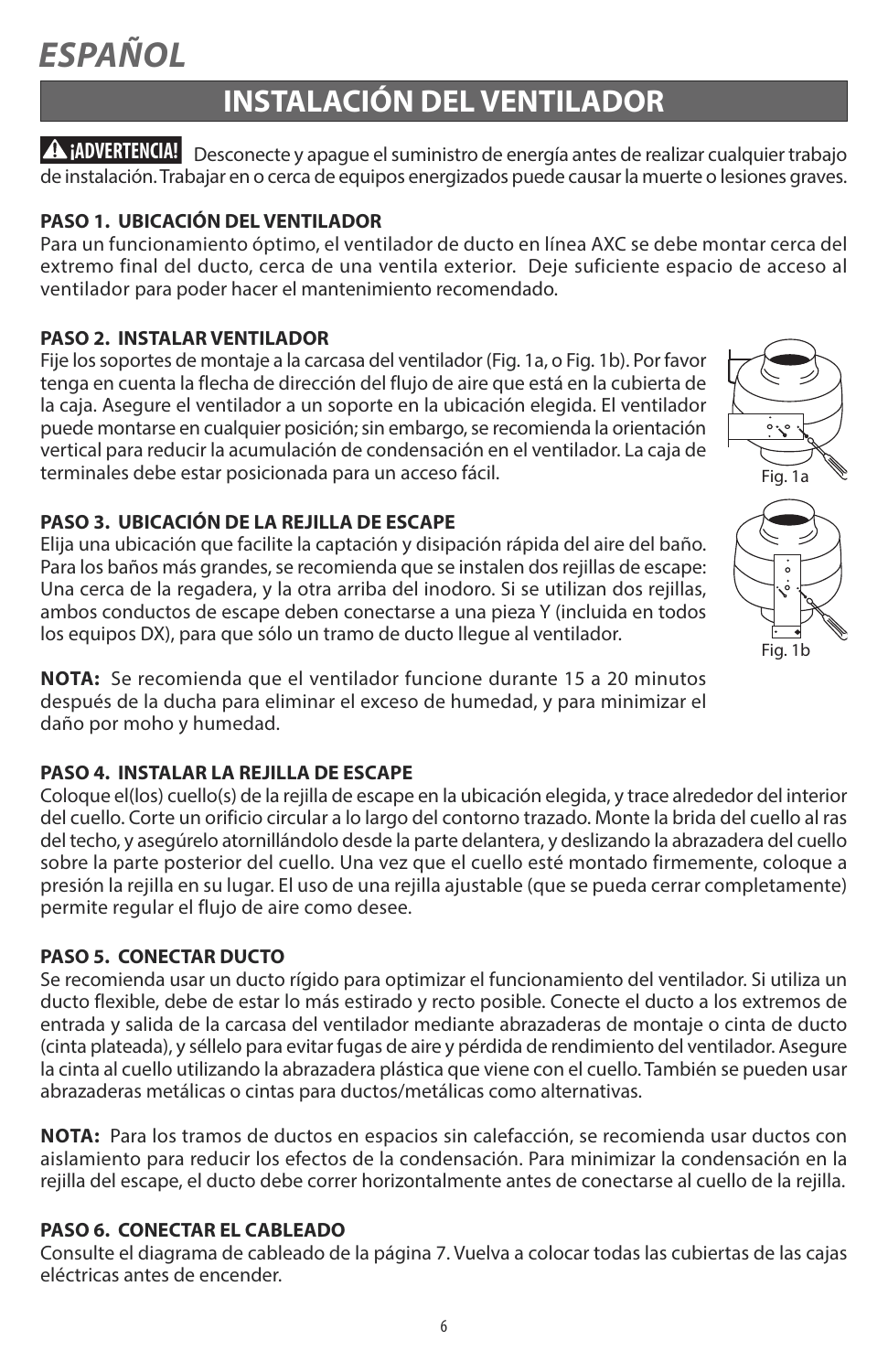# **SOLUCIÓN DE PROBLEMAS**

**¡ADVERTENCIA!** Solo personal calificado debe trabajar con equipo eléctrico. Trabajar en o cerca de equipo energizado podría causar la muerte o lesiones graves.

- 1. Si el ventilador no se enciende, consulte el diagrama de cableado para asegurarse de que está conectado correctamente.
- 2. Revise que la electricidad entrante tenga el voltaje apropiado.
- 3. Asegúrese que el servicio eléctrico al ventilador esté bloqueado en la posición de apagado (OFF).
- 4. Use un medidor para probar el flujo de corriente a través de las conexiones del motor del ventilador.
- 5. Si los cables al motor muestran continuidad, revise el cableado.
- 6. Active el suministro eléctrico y vuelva a encender.
- 7. Si el ventilador no enciende, por favor contacte al fabricante.

# **MANTENIMIENTO RECOMENDADO**

Desconecte y bloquee el suministro de energía antes de llevar a cabo cualquier **¡ADVERTENCIA!** mantenimiento. Trabajar en o cerca de equipo energizado puede causar la muerte o lesionesserias.

- 1. Los rodamientos del ventilador están sellados. No se requiere lubricación adicional.
- 2. Se debe hacer una inspección periódica, dependiendo del uso, para asegurar que el propulsor del ventilador no esté obstruido. Se debe inspeccionar el ventilador al menos cada seis(6) meses.
- 3. El ruido o vibración excesiva del ventilador puede indicar que el propulsor está obstruido.
- 4. Para inspeccionar y limpiar el propulsor:
	- a) Desconecte el ducto de la entrada del ventilador y elimine cualquier obstrucción del propulsor.
	- b) Vuelva a conectar el ducto al ventilador.
	- c) Encienda el suministro de energía.

# **DIAGRAMA DE CABLEADO**

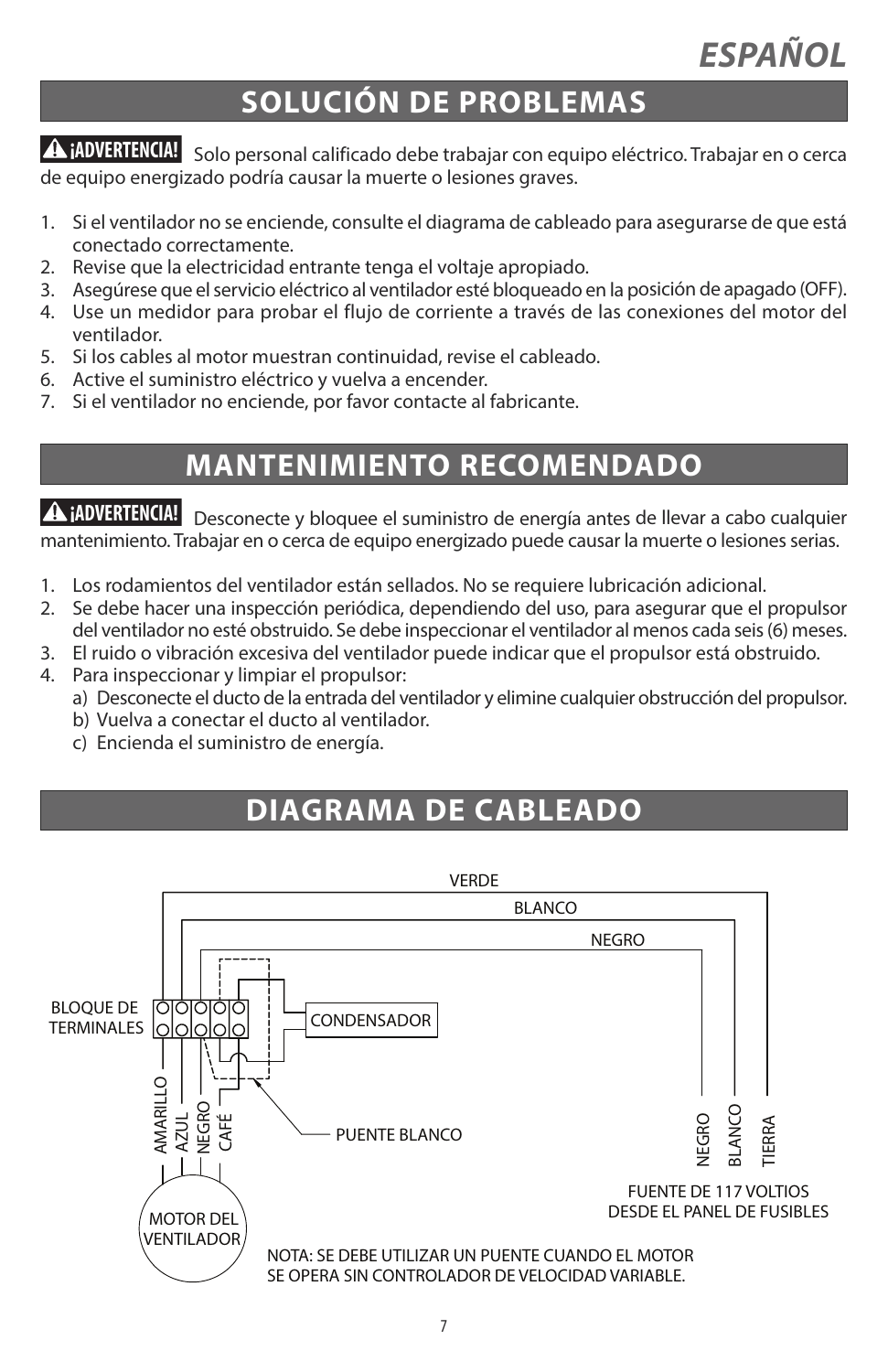### **INSTRUCTIONS DE SECURITÉ**

Les ventilateurs AXC ne sont pas à l'épreuve de l'explosion et ne doivent pas être utilisés dans des circonstances pouvant générer un risque de déflagration. Ne pas utiliser dans des circonstances où la température est supérieure à 60 C / 140 F. **AVIS !**

- 1. Vérifiez que le bouton d'alimentation électrique du ventilateur est en position « ARRêT ». Ne rebranchez pasl'alimentation électrique avant que le ventilateur et le dispositif d'activation ne soient entièrement installés.
- 2. Les ventilateurs AXC ne sont pas adaptés à un usage extérieur.
- 3. Cet appareil contient des pièces rotatives ! Il est nécessaire de respecter certaines mesures de sécurité durant l'installation, l'usage et l'entretien de l'appareil. Faîtes tourner la turbine du ventilateur à la main afin de vous assurer que rien ne l'entrave.
- 4. Cet appareil est exclusivement adapté à un usage de ventilation. Ne pas utiliser dans le but de ventiler des produits et vapeurs toxiques ou explosifs.
- 5. Respectez les instructions suivantes afin de réduire les risques d'incendie, d'électrocution ou de blessures :
	- a. Utilisez cet appareil uniquement de la manière prévue par le fabriquant. Si vous avez des questions, contactez l'usine du fabricant.
	- b. L'installation ainsi que le raccordement électrique de l'appareil devront être réalisés par un professionnel qualifié, conformément aux codes et normes applicables, y compris les normes de constructions à indice de résistance au feu.
	- c. Il est possible que l'usage de cet appareil altère le débit d'air nécessaire au bon fonctionnement des appareils à combustion. Respectez les instructions et consignes de sécurités publiées par l'Association Nationale de Protection des Incendies (NFPA) et l'Association Américaine des Techniciens de Chauffage, Refroidissement et Climatisation (ASHRAE), ainsi que les normes établies par les autorités locales.
	- d. Au moment de découper ou perforer un mur ou un plafond, veillez à ne pas endommager de câbles électriques ou de conduits pouvant y être dissimulés.
	- e. Les ventilateurs à conduits d'aération doivent toujours être raccordés à une sortie extérieure durant leur usage afin de permettre l'évacuation de l'air humide.
- 6. Vérifiez que le voltage auquel le ventilateur est raccordé correspond à celui indiqué sur la plaque d'identification du moteur.

# **COMMANDES DE REGULATION**

Les ventilateurs AXC sont adaptés à l'usage d'un interrupteur Marche/Arrêt standard. Les ventilateurs de la ligne Continental présentent également les fonctions suivantes :

Pièce Description

| DT60<br>CT100V<br><b>DHS120V</b><br>VSC3 | Minuterie digitale de 10, 20, 30 et 60 minutes<br>Minuterie à ressort de 0 à 1 heure<br>Détecteur d'humidité<br>Bouton de changement de vitesse – fusible de 3 Ampères – câble de 3 Ampères |
|------------------------------------------|---------------------------------------------------------------------------------------------------------------------------------------------------------------------------------------------|
| <b>PLS120V</b>                           | Interrupteur MARCHE/ARRET avec voyant lumineux                                                                                                                                              |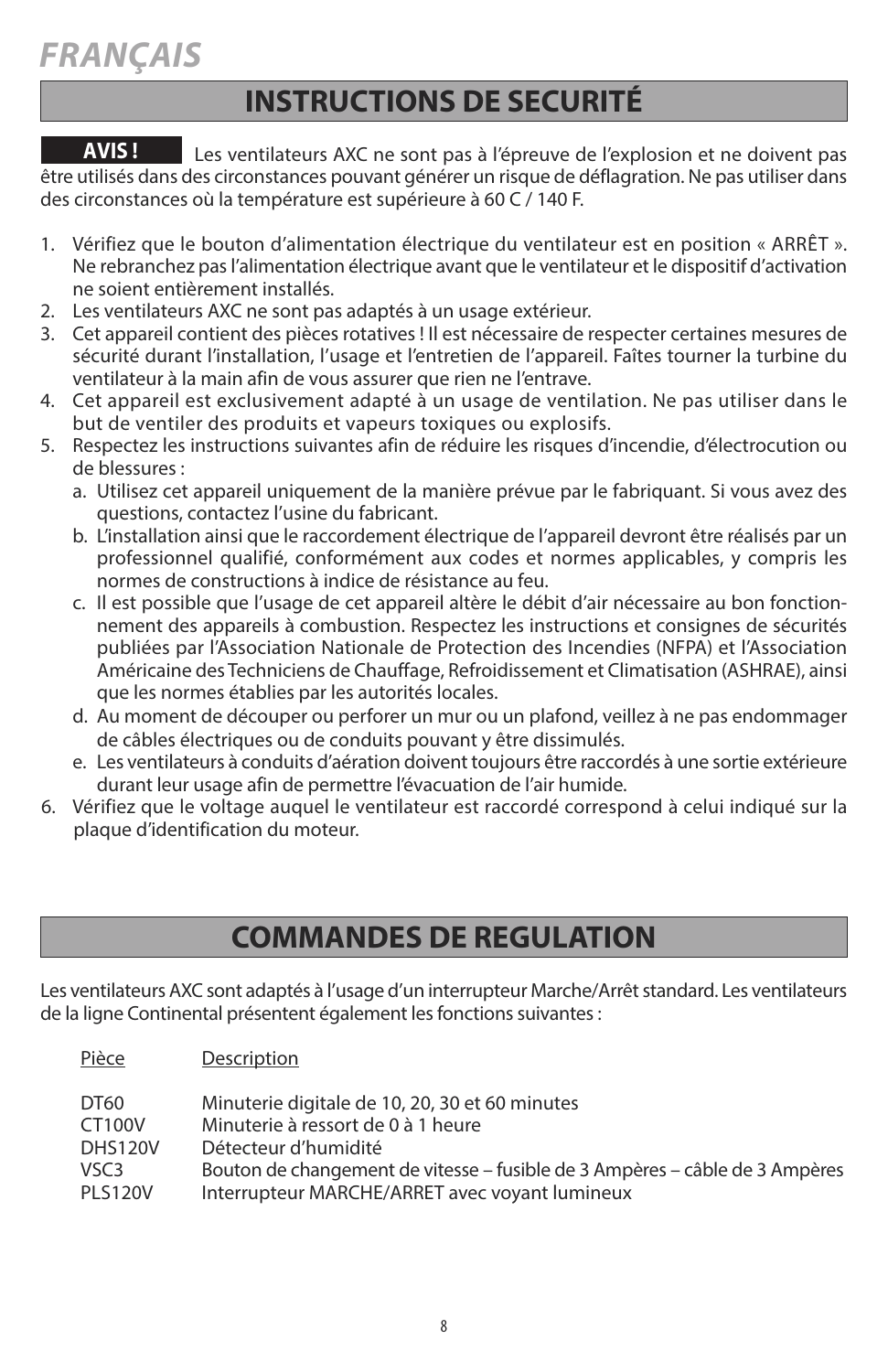#### **CLAPET ANTI-RETOUR**

L'usage d'un clapet anti-retour muni d'un système à ressort(optionnel) estrecommandé afin d'éviter toute entrée d'air froid dans une salle de bain au travers du conduit d'aération. Ce clapet devra être installé juste au-dessus du joint de la grille d'aération et pourra être fixé à n'importe quel angle d'inclinaison, tant que les pales du clapet bougent librement dans le sens de la sortie d'air.

### **INSTALLATION DU VENTILATEUR**

**AVERTISSEMENT** Avant de commencer toute installation, coupez et verrouillez le système d'alimentation électrique. Une manipulation à proximité d'un appareil électrique alimenté pourrait entraîner la mort ou des blessures graves.

#### **ETAPE N°1. POSITIONNEMENT DUVENTILATEUR**

Pour une performance optimale, le ventilateurs de gaine en AXC devrait être fixé à proximité de l'embouchure de sortie du conduit ainsi que d'un clapet extérieur. Laissez le ventilateur facilement accessible afin de pouvoir en réaliser l'entretien recommandé.

#### **ETAPE N°2. INSTALLER LE VENTILATEUR**

Fixez les supports de montage au réceptacle du ventilateur (Schéma 1a ou Schéma 1b). Prenez note de la position de la flèche indiquant le sens de l'écoulement d'air ; cette dernière se trouve sur le couvercle du boitier. Fixer le ventilateur à une structure permanente à l'endroit désiré. Le ventilateur peut être fixé dans n'importe quelle position, bien qu'une position verticale soit recommandée afin de limiter une accumulation de condensation à l'intérieur de l'appareil. Le boitier du terminal doit être positionné de manière à pouvoir y accéder aisément.

#### **ETAPE N°3. POSITIONNEMENT DE LA GRILLE D'AERATION**

Choisissez un emplacement facilitant l'amassement puis la ventilation rapide de l'air de la salle de bain. Dans le cas d'une grande salle de bains, il est recommandé d'installer deux grilles : une grille à proximité de la douche et une seconde au-dessus des toilettes. Lorsque deux grilles sont installées, les deux conduits d'aération devront être raccordés et positionnés en forme deY (inclus danstousles kits de modèle DX) de manière à ne former qu'un seul conduit rattaché au ventilateur.

**NOTE:** Il est recommandé de laisser le ventilateur allumé durant 15 à 20 minutes après une douche, afin de pouvoir évacuer l'excès d'air humide et limiter le risque de dégâts d'humidité et de moisissure.

#### **ETAPE N°4. INSTALLATION DE LA GRILLE D'AERATION**

Placez la ou les collerettes de la grille d'aération à l'emplacement souhaité et tracez une ligne le long de la partie interne de la collerette. Découpez un trou circulaire autour de la ligne tracée. Fixer les supports coulissants de la collerette au plafond et serrez l'ensemble en vissant depuis la partie frontale et en glissant l'attache de la collerette par-dessus sa partie arrière. Une fois la collerette fixée et stable, encastrez-y la grille. L'utilisation d'une grille ajustable (capable d'une fermeture à 100%) permet de réguler parfaitement le débit d'air de la manière souhaitée.

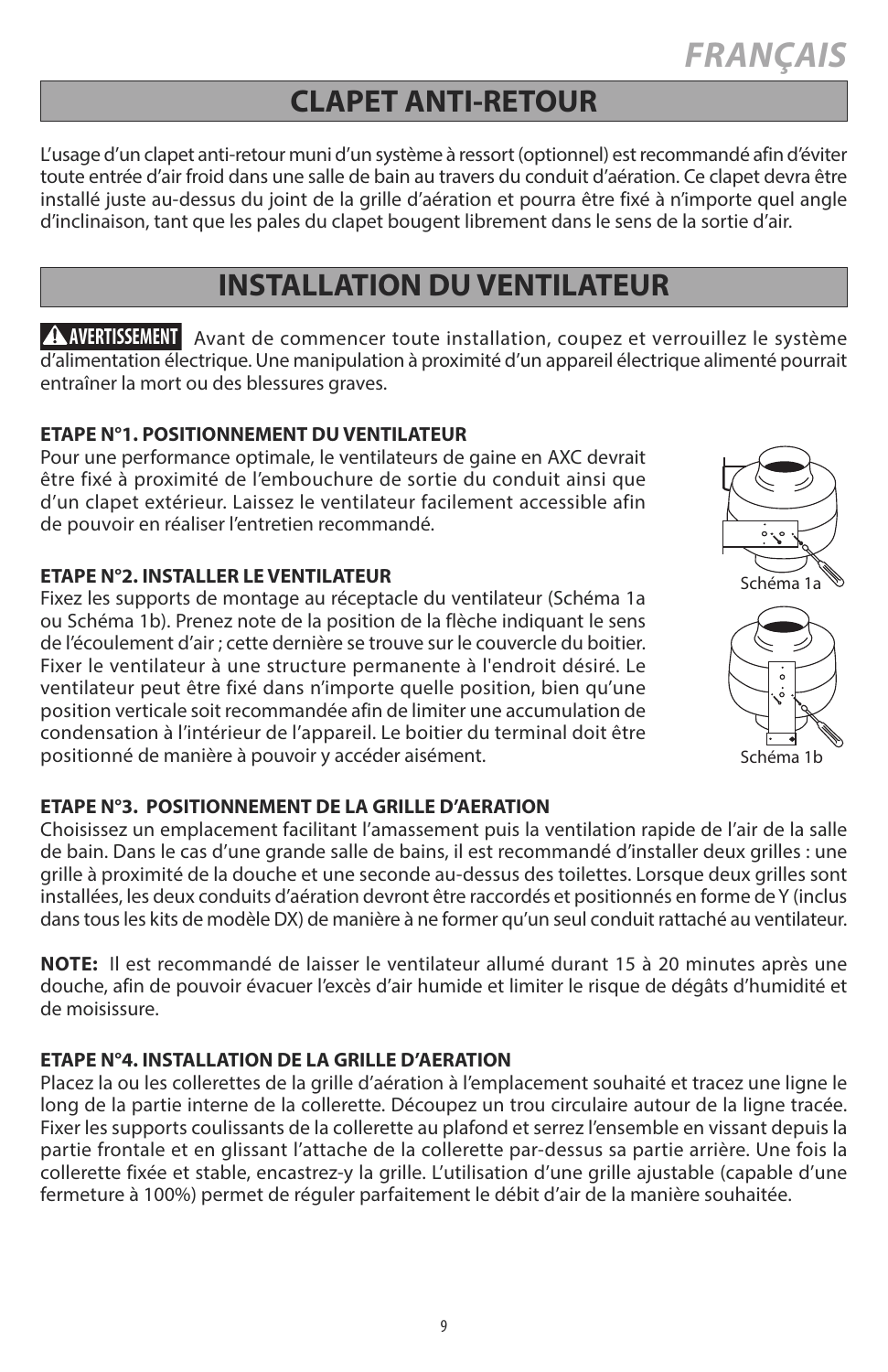### **INSTALLATION DUVENTILATEUR**

#### **ETAPE N°5. RACCORDEMENT DU CONDUIT**

L'usage d'un conduit rigide est recommandé afin de garantir un fonctionnement optimal du ventilateur. Dansle cas d'un conduit flexible, ce dernier devrait être le pluslisse possible. Raccordez le conduit aux embouchures d'entrée et de sortie du réceptacle du ventilateur à l'aide de serrejoints ou de ruban adhésif, en prenant soin de bien sceller les jointures afin d'éviter toute fuite d'air, ce qui pourrait empêcher le bon fonctionnement de l'appareil. Assurez-vous que le conduit est maintenu en place au niveau du joint à l'aide des attaches en plastique fournies avec ce dernier. Comme solution alternative, il est possible d'utiliser des attaches en métal, de la bande-adhésive ou du ruban adhésif en aluminium.

**NOTE:** Dansle cas de conduits placés dans des zones non-chauffés, l'usage d'un conduit à isolation thermique est recommandé afin de limiter les effets de condensation. De même, afin de limiter la condensation au niveau de la grille d'aération, le conduit devra être placé en position horizontale avant d'être raccordé à la collerette de la grille.

#### **ETAPE N°6. RACCORDEMENT DES FILS ELECTRIQUES**

Référez-vous au diagramme de raccordement des fils électriques de la page 11. Replacez tous les couvercles sur leurs boitiers électriques respectifs avant d'allumer le courant.

### **DEPANNAGE**

**AVERTISSEMENT** Seul un professionnel qualifié doit s'occuper du matériel électrique. Une manipulation à proximité d'un appareil branché à une source électrique pourrait entraîner la mort ou des blessures graves.

- 1. Si le ventilateur ne s'allume pas, consultez le diagramme de raccordement des fils électriques afin de vous assurer que ces derniers ont été effectués correctement.
- 2. Vérifiez que le voltage de la source d'alimentation est adéquat.
- 3. Assurez-vous que le bouton d'alimentation électrique du ventilateur est en position « ARRêT ».
- 4. Utilisez un mètre afin de vérifier la bonne conductivité des pistes du moteur du ventilateur.
- 5. Si la conductivité des fils électriques s'avère positive, rebranchez le ventilateur.
- 6. Rallumez l'alimentation électrique puis l'appareil.
- 7. Si le ventilateur ne s'allume pas, contactez le fabriquant.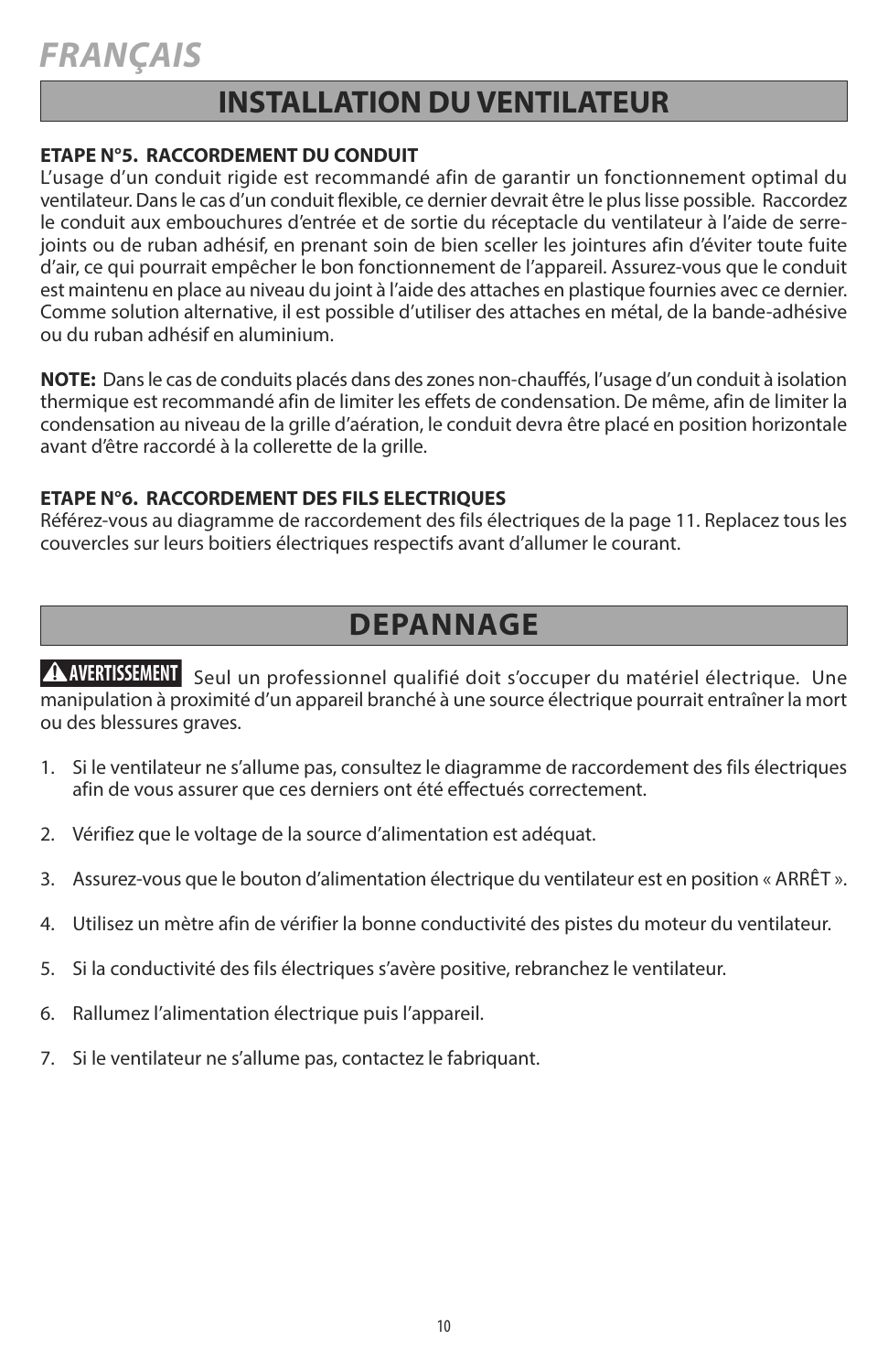### **ENTRETIEN RECOMMANDÉ**

Coupez et verrouillez le système d'alimentation électrique avant de réaliser tout **AVERTISSEMENT** entretien de l'appareil. Une manipulation à proximité d'un appareil électrique alimenté pourrait entraîner la mort ou des blessures graves.

- 1. Les paliers du ventilateur sont scellés. Aucune lubrification supplémentaire n'est nécessaire.
- 2. Il est nécessaire de réaliser une inspection périodique de l'appareil, en fonction de son usage, afin de vérifier que rien n'entrave la roue du ventilateur. Le ventilateur devra être inspecté au minimum tous les (6) mois.
- 3. Un bruit ou des vibrations excessives du ventilateur pourraient indiquer que la roue se trouve entravée.
- 4. Afin d'inspecter et de nettoyer la roue :
	- a) Retirez le conduit de l'embouchure d'entrée du ventilateur et libérez la roue de toute éventuelle obstruction.
	- b) Raccordez le conduit au ventilateur.
	- c) Réactivez la source d'alimentation.

# **DIAGRAMME DE RACCORDEMENT ÉLECTRIQUE**



NOTE : UN FIL DE RACCORDEMENT DOIT S'UTILISER LORSQUE LE MOTEUR FONCTIONNE SANS LE REGULATEUR DE VITESSE.